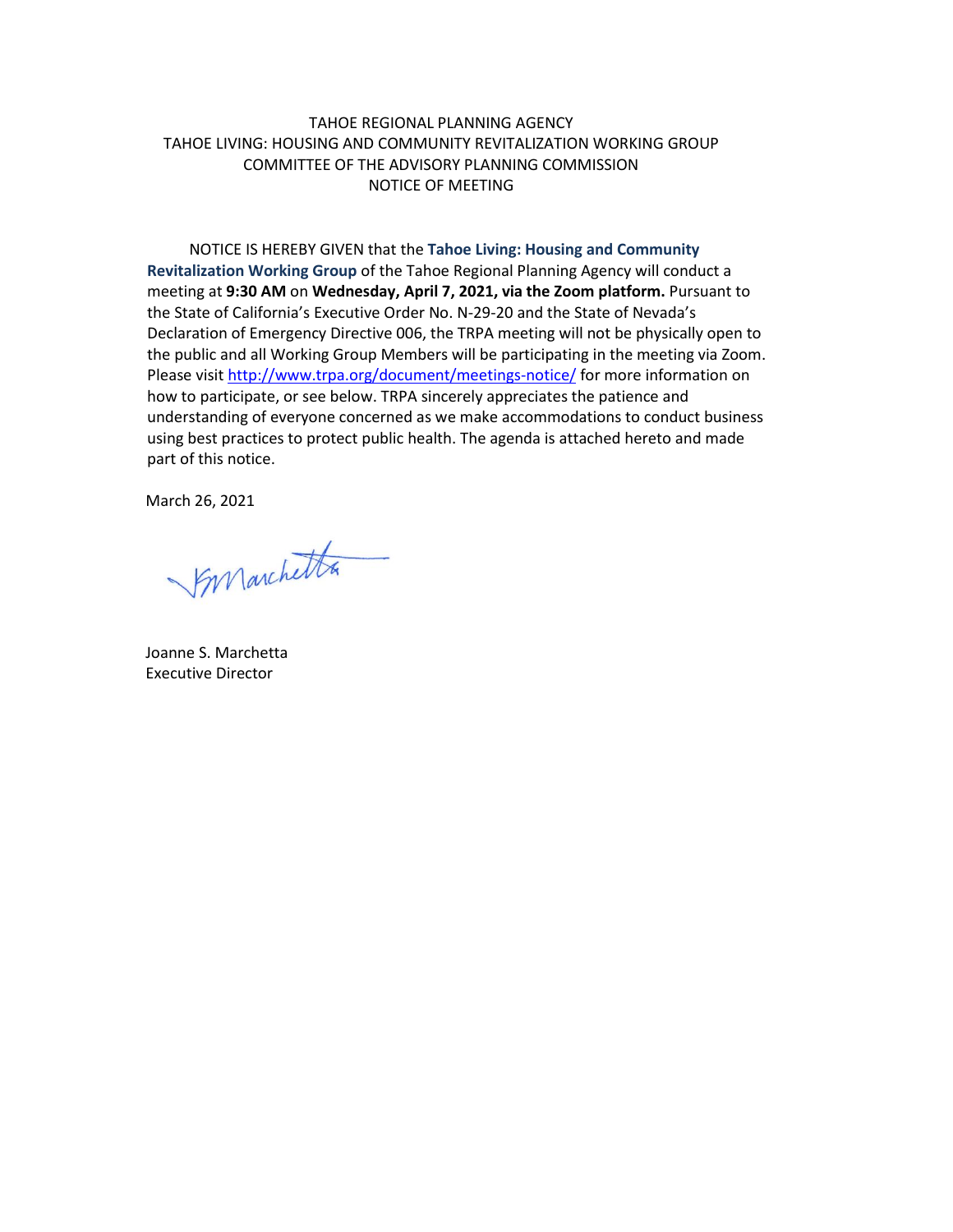Tahoe Living Housing and Community Revitalization Strategic Initiative Working Group Meeting #4 April 7, 2021

## **Agenda**

To register for the Zoom meeting, please go to: <https://us02web.zoom.us/meeting/register/tZAoc-GrrDoiH9cunEWj3BkpRQ2kgsapj8JB>

**After registering, you will receive a confirmation email containing information about joining the meeting.**

To join the meeting via dial-in:

**Dial-in #:** (669) 900-9128 US **Meeting ID:** 845 4832 1853 **Passcode:** 316830

Note: Non-Working Group members in attendance will be invited to comment during key segments of the agenda. The public may also provide additional comments in writing before or after the meeting by sending comments to: [abettinger@trpa.org.](mailto:abettinger@trpa.org)

| <b>Time</b> | <b>Topic</b>                                              | <b>Description and Meeting</b><br><b>Materials</b>                                                                                                      |
|-------------|-----------------------------------------------------------|---------------------------------------------------------------------------------------------------------------------------------------------------------|
| 9:30 AM     | ı.<br><b>Welcome and Comments by</b><br>the Chair         | If you are unable to access the Zoom<br>virtual meeting, you can contact the<br>TRPA admin staff at<br>virtualmeetinghelp@trpa.org or<br>(775) 588-4547 |
| 9:35 AM     | Ш.<br><b>Agenda Overview and Zoom</b><br><b>Protocols</b> | <b>TRPA requests all Working Group</b><br>members and public log in online to<br>see shared screen and preferably be<br>on video.                       |
| $9:40$ AM   | III. Introductions                                        | All attendees are asked to rename<br>their participant label in Zoom<br>indicating their affiliation.                                                   |
| $9:50$ AM   | <b>IV. Outside Expert Presentations</b>                   | Informational updates from Sewer<br>Districts on programs to support<br>affordable housing                                                              |